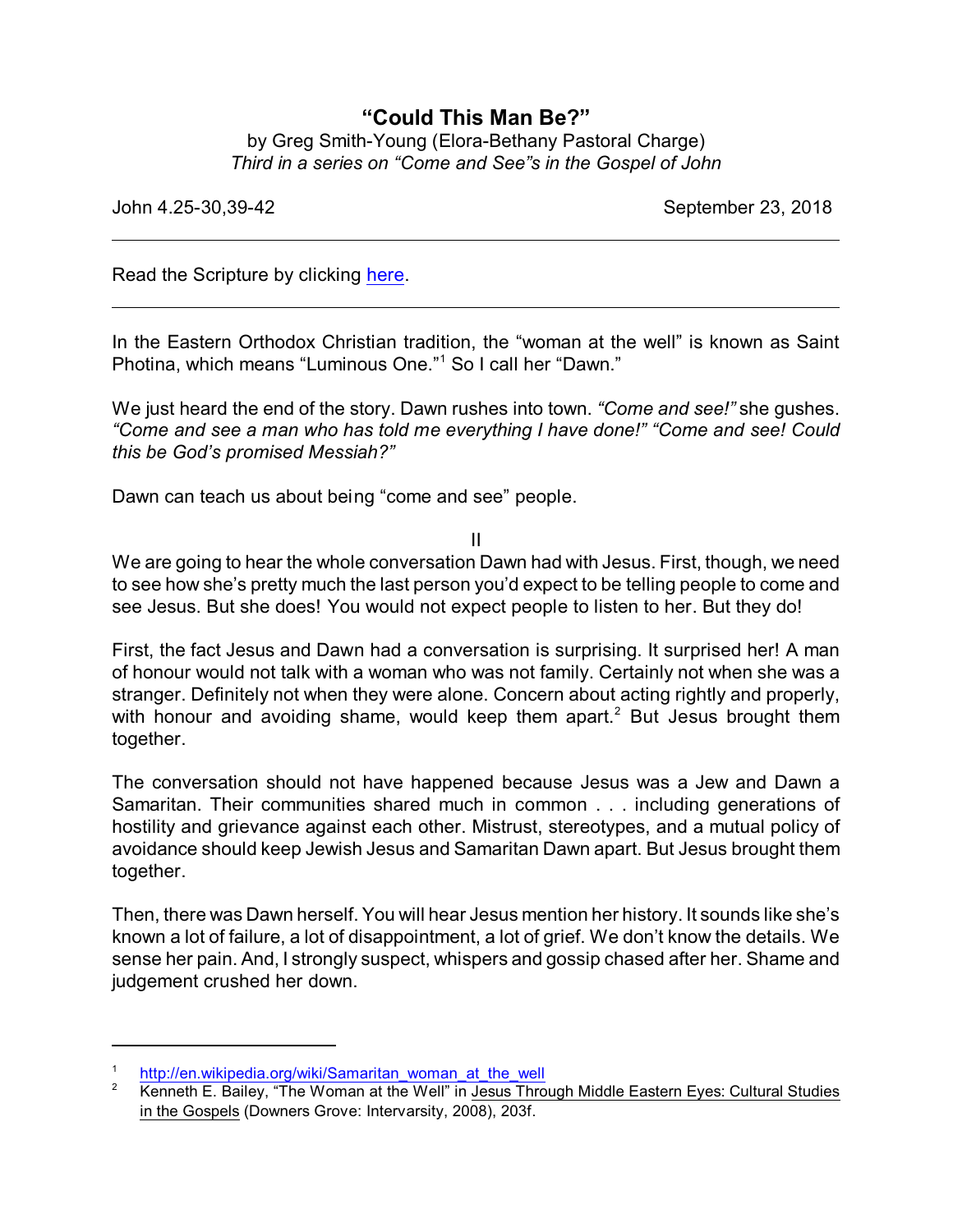After all, you'll see that she came to the well alone. Women would walk the path to the well together, for company and protection. You'll hear that she came at noon, in the heat of the day. The heavy work of carrying water was best done in the cool of morning or evening. She came by herself, when no one else would be there. Was she avoiding others? Were they avoiding her?

But you will see that, the next time she comes to that well, she is not alone. She's bringing the neighbourhood. They are listening to her! Following after her! Dawn!

III

What happened? Listen.<sup>3</sup>

*Jesus had to go through Samaria. He came to a Samaritan city called Sychar, which was near the land Jacob had given to his son Joseph. Jacob's well was there. Jesus was tired from his journey, so he sat down at the well. It was about noon.*

*A Samaritan woman came to the well to draw water. Jesus said to her, "Give me some water to drink." His disciples had gone into the city to buy him some food.*

*The Samaritan woman asked, "Why do you, a Jewish man, ask for something to drink from me, a Samaritan woman?" (Jews and Samaritans didn't associate with each other.)*

*Jesus responded, "If you recognized God's gift and who is saying to you, 'Give me some water to drink,' you would be asking him and he would give you living water."*

*The woman said to him, "Sir, you don't have a bucket and the well is deep. Where would you get this living water? You aren't greater than our father Jacob, are you? He gave this well to us, and he drank from it himself, as did his sons and his livestock."*

*Jesus answered, "Everyone who drinks this water will be thirsty again, but whoever drinks from the water that I will give will never be thirsty again. The water that I give will become in those who drink it a spring of water that bubbles up into eternal life."*

*The woman said to him, "Sir, give me this water, so that I will never be thirsty and will never need to come here to draw water!"*

*Jesus said to her, "Go, get your husband, and come back here."*

*The woman replied, "I don't have a husband."*

<sup>3</sup> John 4:4-30. At Elora UC we watched a clip of this scene, from The Gospel of John motion picture (2003). You can find the clip here: <https://www.youtube.com/watch?v=HS2hY3A3HsE>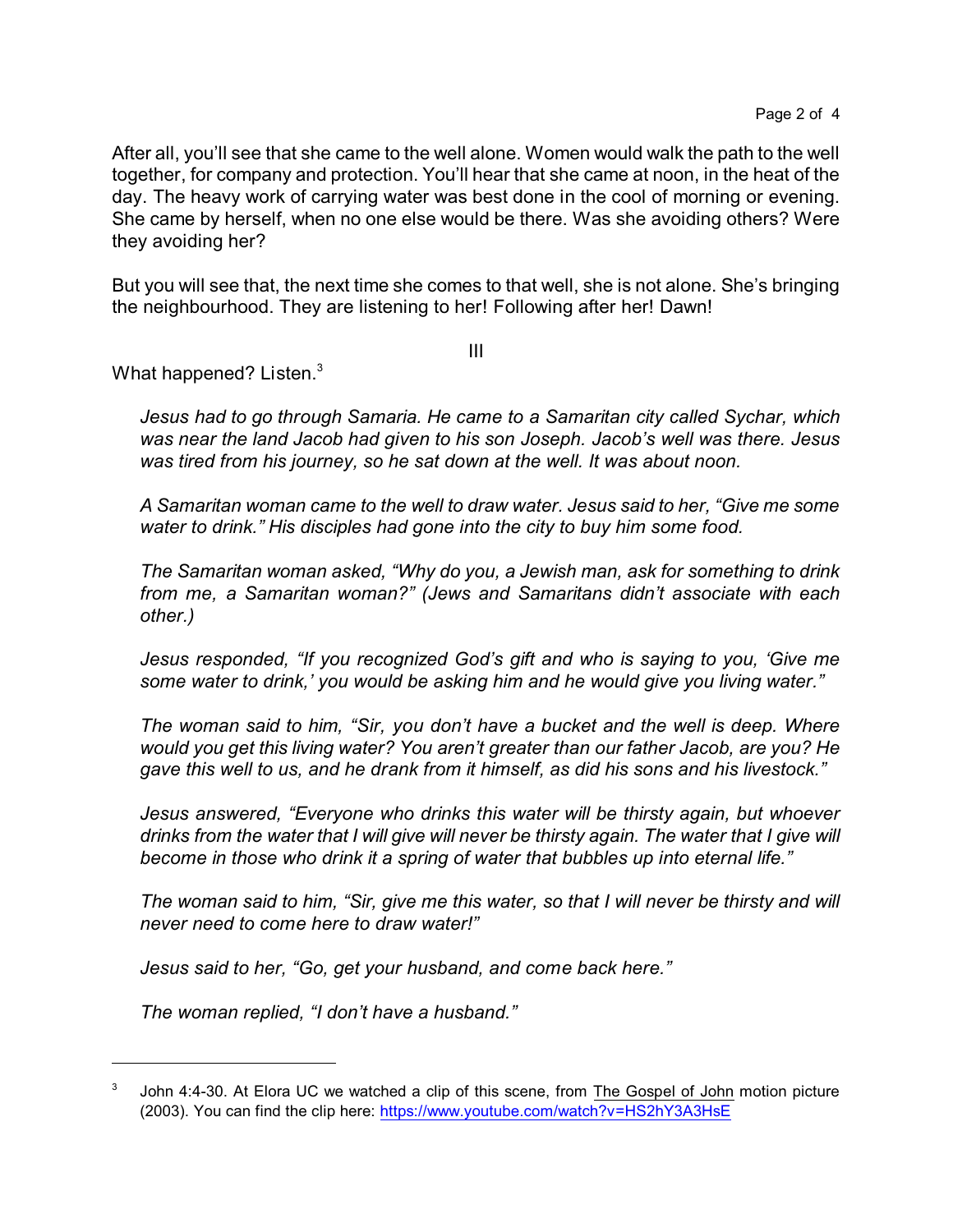*"You are right to say, 'I don't have a husband," Jesus answered. "You've had five husbands, and the man you are with now isn't your husband. You've spoken the truth."*

*The woman said, "Sir, I see that you are a prophet. Our ancestors worshipped on this mountain, but you and your people say that it is necessary to worship in Jerusalem."*

*Jesus said to her, "Believe me, woman, the time is coming when you and your people will worship the Father neither on this mountain nor in Jerusalem. You and your people worship what you don't know; we worship what we know because salvation is from the Jews. But the time is coming—and is here!—when true worshippers will worship in spirit and truth. The Father looks for those who worship him this way. God is spirit, and it is necessary to worship God in spirit and truth."*

*The woman said, "I know that the Messiah is coming, the one who is called the Christ. When he comes, he will teach everything to us."*

*Jesus said to her, "I Am—the one who speaks with you."*

*Just then, Jesus' disciples arrived. . . . The woman put down her water jar and went into the city.*

IV

This month we are listening to "Come and See" stories of Jesus. "Come and See" is an invitation to look further. It's an invitation to look together.

I've been imagining a park bench. It's a symbol of sitting together. You can imagine it being any place you find yourself. That's a place where Jesus is inviting you to come and see with him: see what he is seeing, see the people in that place as he sees them, see what he is doing in their lives, and join him.

You can also picture the bench as where you invite others — your friends, your neighbours — to sit alongside you, as together you discover and experience Jesus.

That's what Dawn does. Because she had just had this most unlikely conversation with Jesus, Dawn — Dawn! Dawn, who has learned to avoid her neighbours — now rushes to tell them. *"Come and see a man who has told me everything I've done! Could this man be the Christ?"*

"Come and see," she invites. They come, and they sit with Dawn, and together they discover Jesus.

Notice that she does not have Jesus figured out. "Could he be the Christ (Gods' promised saviour)?" She wonders that, but she does not know. She does not get what he means by "living water." She does not understand what worshipping God"in spirit and in truth"is